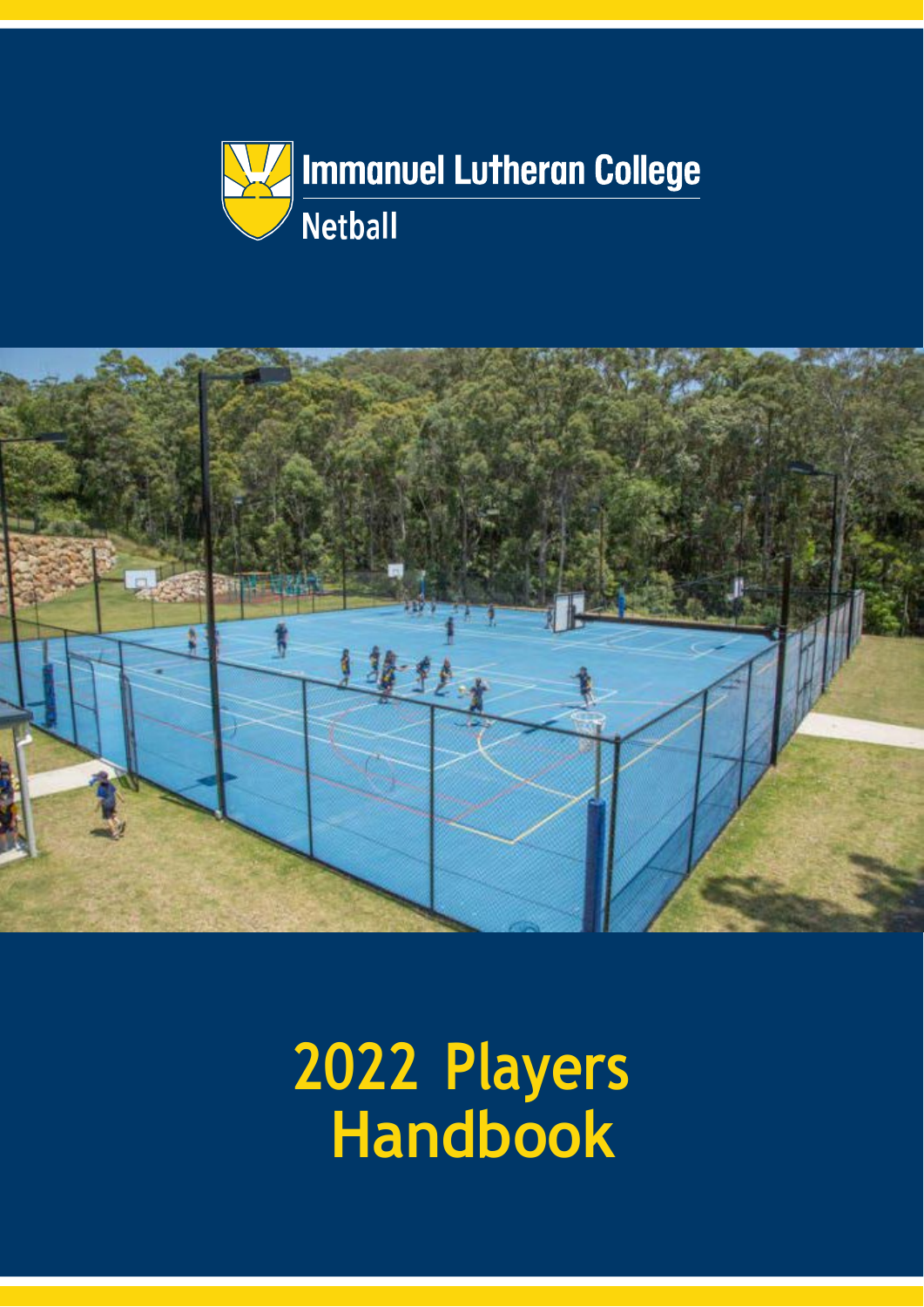## <span id="page-1-0"></span>contents

## 2022 committee

**PRESIDENT:**

Kirsten Dick 0402 785 252 [ilcnetballpr](mailto:ilcnetballpresident@gmail.com)[esident@gmail.com](mailto:esident@gmail.com)

**SECRETARY:** Nicole Turner [ilcnetballsecretar](mailto:ilcnetballsecretary@gmail.com)[y@gmail.com](mailto:y@gmail.com)

**REGISTRAR**

Alun Carp [ilcnetballregistr](mailto:ilcnetballregistrar@gmail.com)[ar@gmail.com](mailto:ar@gmail.com)

**TREASURER**

Alun Carp [ilcnetballtreasur](mailto:ilcnetballtreasurer@gmail.com)[er@gmail.com](mailto:er@gmail.com)

**COACHING COORDINATORS:** Divisional: Kirsten Spindler NetSetGO: Johanna McFarlane

**UMPIRE COORDINATOR:** Linda Cornell [cornelll@immanuel.qld.edu.au](mailto:cornelll@immanuel.qld.edu.au)

**TEAM SELECTORS:** Kirsten Spindler, Fiona McGovern, Abbie Turner

**ILC SCHOOL REP:** Linda Cornell [cornelll@immanuel.qld.edu.au](mailto:cornelll@immanuel.qld.edu.au)

**COMMITTEE MEMBERS:** Fiona McGovern, Fiona McManus, Abbie Turner



in association with SCNA (Sunshine Coast Netball Association)

| <b>COMP CATEGORY</b>               | <b>NAME</b>           | <b>AGE GROUP</b>                       | <b>GRADED</b> | <b>UMPIRING</b>                       |
|------------------------------------|-----------------------|----------------------------------------|---------------|---------------------------------------|
|                                    | <b>Net</b><br>(blue)  | 5-6 years<br>(born 2016 - 2017)        | n/a           | n/a                                   |
| <b>NetSetGO</b><br>(modified game) | Set<br>(green & gold) | 7-8 years<br>(born 2014 - 2015)        | n/a           | Fully<br>modified                     |
|                                    | Go<br>(white)         | 9-10 years<br>(born 2012 - 2013)       | n/a           | Modified<br>transitioning<br>to rules |
| <b>Divisional</b>                  | $Div I - I4$          | born 2011 turning<br>II years and over | graded        | Full rules                            |

#### **NETBALL SEASON is from March to September\***

Except for NetSetGO NET which is a 10-12 week program usually starts in May. *\*For further information see 'Calendar' at SCNA website [www.sunshinecoast.qld.netball.com.au](http://www.sunshinecoast.qld.netball.com.au/)*

## competition categories

**NetSetGO NET (blue)** (girls & boys, 5-6 years old)

All enquiries directly to SCNA – sorry no registrations or payments done via the club. This is a set program and usually starts beginning of May, supported by Netball Queensland and is run by an experienced volunteer coach. The players are assisted by our very capable Representative players who are an inspiration to this age group. It is a 10-12 week program of fun and interactive games and activities aimed at developing ball handling, balance and foot work skills. This program is separate to the fixtures programs and finishes with <sup>a</sup> break-up party and presentation.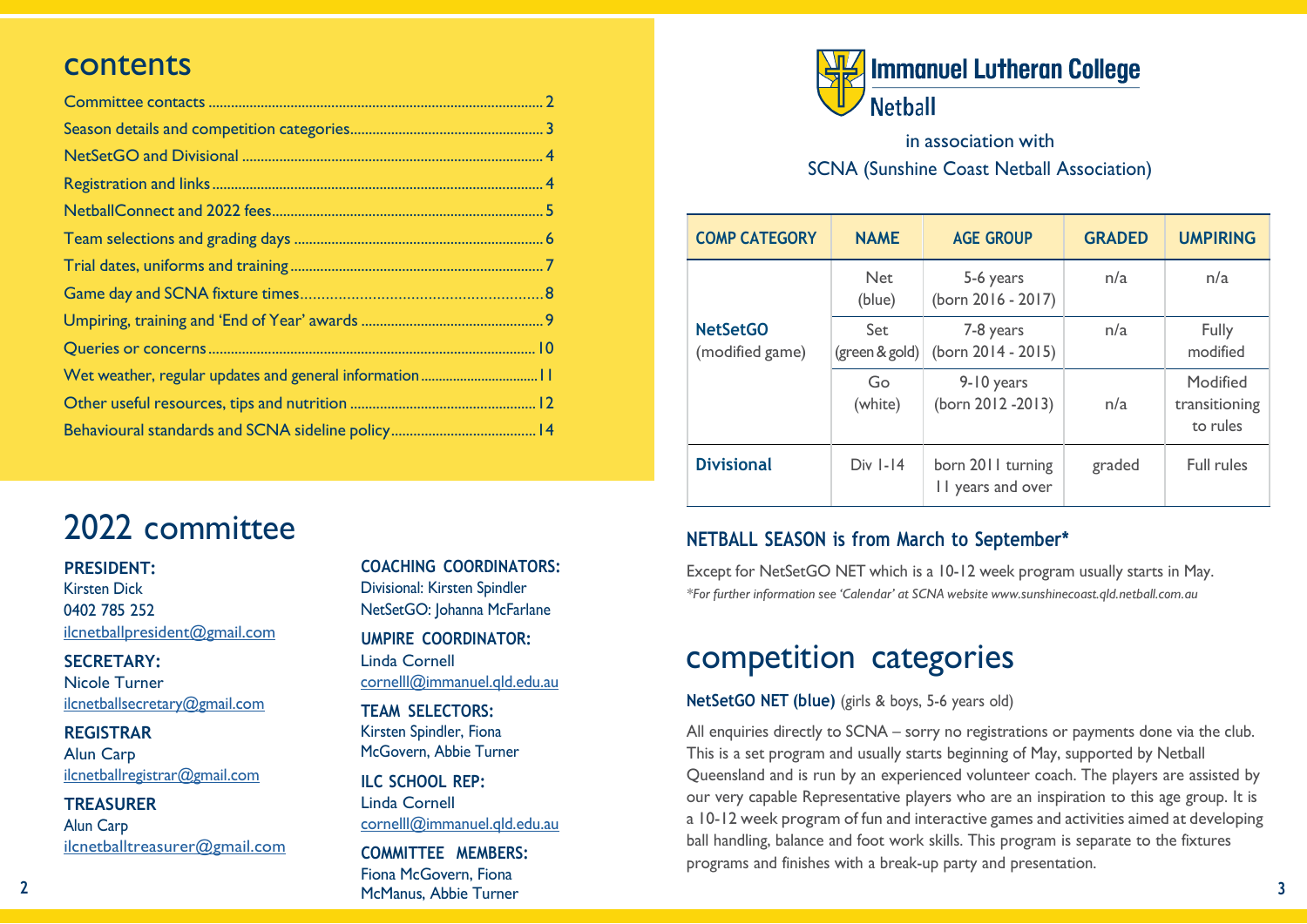#### <span id="page-2-0"></span>**NetSetGO SET (green & gold)** (girls & boys 7-8 years old, friendship based)

Games are non-competitive and fully modified for the entire season. The emphasis is on fun and learning about the different netball positions. Rotation of players is essential to the development of netball growth in young children. Teams are generally based on friendship groups.

**NetSetGO GO (white)** (girls & boys 9-10 years, friendship based)

This level is ideal if players have done at least Net or Set beforehand. Full rules are generally implemented from the beginning of the season however the program also accommodates new players to the game through a simple grading round robin at the beginning of the season.

This allows for a development structure for each group to be based on their needs. Scores will be recorded for each game, however there will be no ladder kept for this competition. Teams are generally based on friendship groups.

**DIVISIONAL** (11+ years, competitive)

The focus of the divisional competition is the development of the individual player to a level with which they are comfortable. SCNA will grade teams from all clubs to form divisions of similarly skilled teams.



## registration resources

**Links are emailed when registration opens and are also available on our facebook page: [www.facebook.com/ILCnetball](http://www.facebook.com/ilcnetball/) and the ILC Netball Club website: [sport.immanuel.qld.edu.au/netball/](https://sport.immanuel.qld.edu.au/netball/)**

**Please note players are to be registered before they can trial.**

# 2022 fees

**Fees are to be paid in full when registering via the ILC 2022 Registration Link available now.**

#### **NetSetGO FEES GREEN/GOLD \$285**

#### **WHITE \$325**

(includes insurance, game fees, umpiring, trophy and break-up + NQ t-shirt and netball for players under 10 years, discount ILC netball club clinic) *Allocation to NSG Green/Gold or NSG White is based on the player's year of birth and will occur automatically at the time of registration.*

#### **DIVISIONAL FEES \$325**

(includes insurance, game fees, umpiring, trophy and break-up, discount ILC netball club clinic)

# 2022 registration

Information about how to register is emailed to all members along with registration links. If you have not yet received this information and wish to please contact [ilcnetball@gmail.com.](mailto:ilcnetball@gmail.com)

**If you are experiencing difficulties with the registration process, please contact our Club Registrar Alun Carp at [ilcnetballregistrar@gmail.com](mailto:ilcnetballregistrar@gmail.com)**

**Click here to [register](https://netball-registration.worldsportaction.com/userRegistration?organisationId=93cf7414-8d4f-44cd-95e8-86c97962bb30&competitionId=40755268-9f9a-4144-814c-2a14cace7890) now**

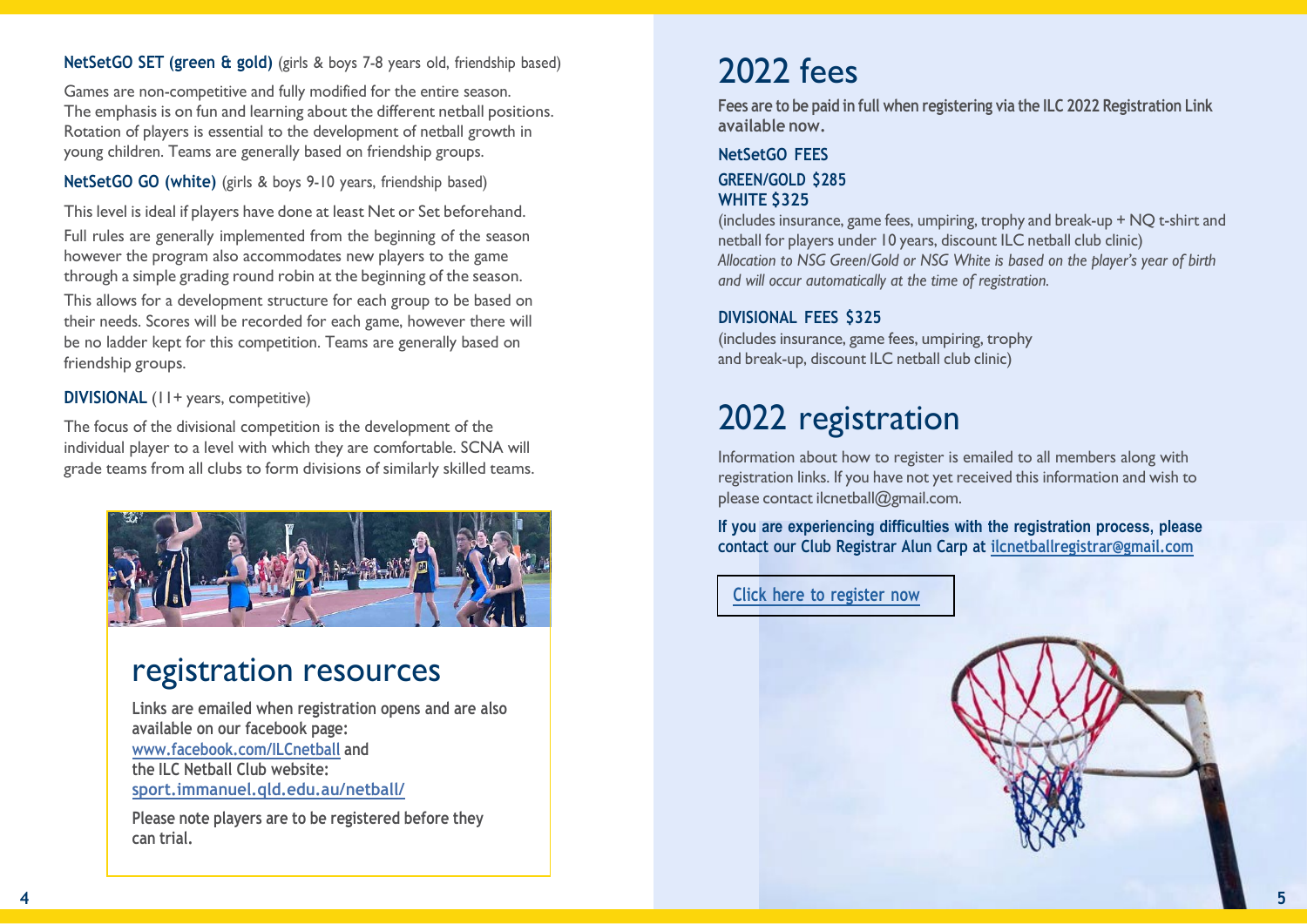## <span id="page-3-0"></span>team selection

#### **CLUB OPEN DAY**

#### **SATURDAY 29 JANUARY 2022 TIME: 9:00 AM**

Please join us for a morning of netball fun followed by a BBQ lunch. Join in a clinic, test your skill in the shooting competition. **We are delighted to announce Sunshine Coast Lightning player Laura Scherian will join us** for the morning. Laura will run both a junior and senior clinic with an opportunityfor photos, autographs and a Q&A session. This will be open to all ILC Netball Club players and is free of charge. Further information will be available closer to the time.

**OUR TEAM BUILDING WORKSHOP FOR NetSetGO** will be held in conjunction with the junior clinic. Players turning 7-10 in 2022 are most welcome to come along and work on their netball skills during the clinic then finish with our team building discussion and a short game for NetSetGO White players. New players are welcome - bring your friends.

#### **ILC NETBALL CLUB TRIALS - DIVISIONAL**

Please note all divisional players MUST be registered prior to taking part in trials. *Please note Year 7 players are required to attend both trials*

| <b>Trial</b> | <b>Details</b>   | Date           | Time        |
|--------------|------------------|----------------|-------------|
| Trial I      | Players in years | Thurs 3/2/22   | 3:30-5:30pm |
| Junior Trial | $5 - 7$          | Term I, Week 2 |             |
| Trial 2      | Players in years | Thurs 10/2/22  | 3:30-5:30pm |
| Senior Trial | $7 - 12$         | Term I, Week 3 |             |

## team formation

**NetSetGO Team Formation** is friendship/year level based. Some consideration is given to prior netball experience for NetSetGO White Teams

**Divisional Team Formation** is based upon skill level, year level/age/social considerations and team structure/dynamics along with SCNA team grading considerations.

Further information is available in the Team Selection Policy.

**UNABLE TO ATTEND GRADING DAYS:** Information regarding players unable to attend team grading days due to exceptional circumstances must be provided in writing to the Club PRIOR to the grading days. These players may be considered for team placement at the discretion of the Selection Committee. Injured players wishing to be considered but who are unable to take the court are expected to provide relevant information and to attend grading days.

# uniforms

#### **Available for purchase from the ILC College Shop T: 5477 3457**

- ILC netball dress
- **ILC Bike pants**
- Training shirt

No Jewellery (including earrings) is permitted when playing/training and nails must be kept short. Taping of earrings and fingernails is NOT permitted.



# training

Where possible all teams will train on Thursday afternoons commencing 24 February.

Your training day/time will be confirmed by your coach. Some younger NetSetGO teams that are not required to attend grading may choose to commence training later; this will be communicatedby your team's Coach/Manager.

Players must attend training every week. If a player knows in advance that they will be unable to attend, then a phone call to the coach or manager would be appreciated. Pre-game warm-up is advisable to reduce injuries (usually 30 mins prior to game time).

The same rules apply to training days as for games: no jewellery and short nails. On game day, the correct club uniform must be worn. Visor and water bottle are essential on training and game days.

Netball is <sup>a</sup> team sport, and each member of the team plays <sup>a</sup> vital role.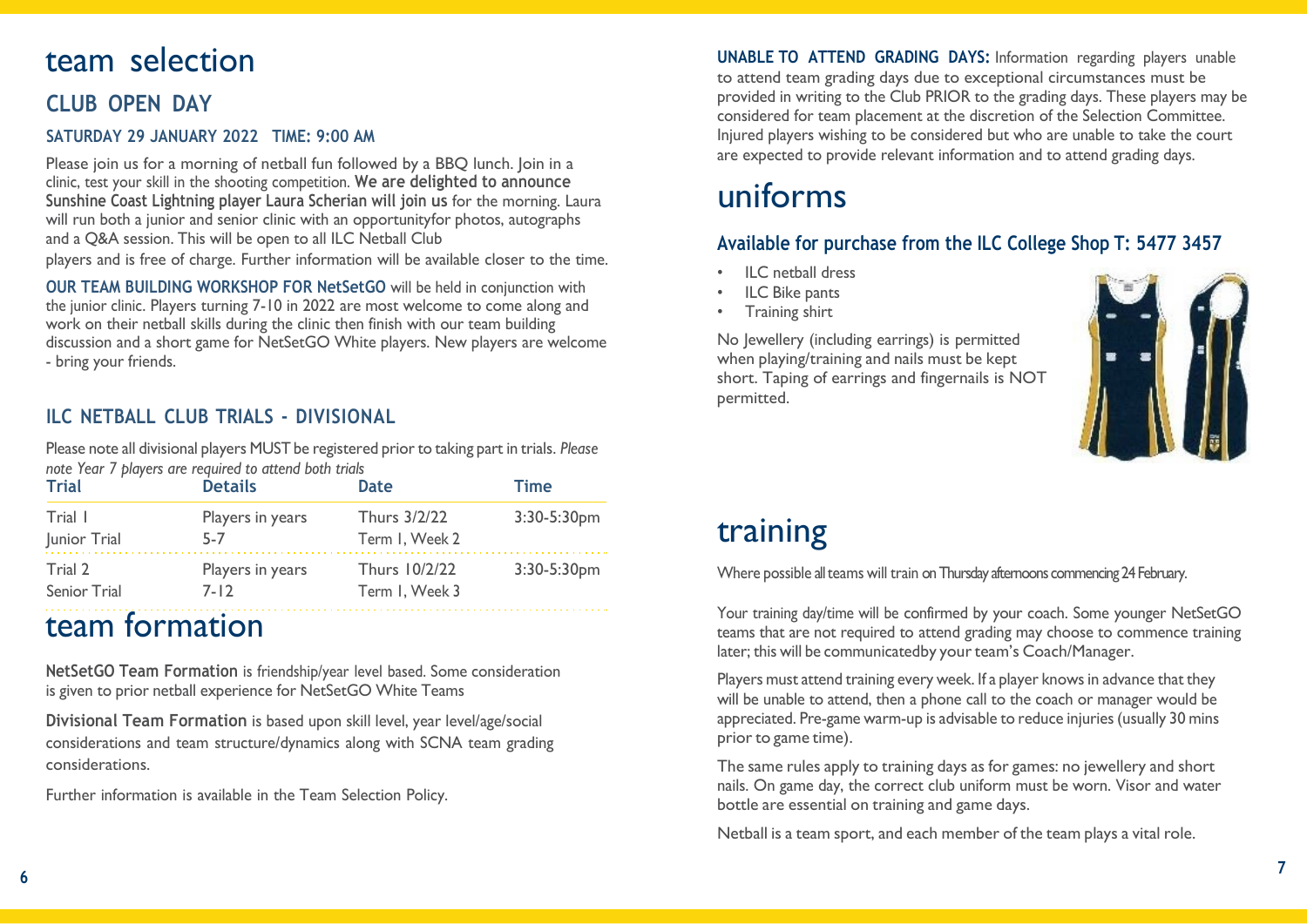<span id="page-4-0"></span>By signing up as a member of the ILC Netball Club you are making a season long commitment. As a player you are required to attend all trainings and games.

**UNABLE TO ATTEND GAMES:** If you are not able to attend games or training for any reason, this must be communicated, as early as possible and preferably via text or email, to your team Coach and Manager.

**PARENTS/GUARDIANS:** By authorising and agreeing to your child's membership and participation in ILC Netball Club activities, this also places a season long commitment upon yourself.

Please consider commitments of the individual and the entire family.

# game day

Players and team officials are expected to arrive a minimum of 30 minutes prior to game time to allow sufficient preparation and must be dressed in correct ILC uniform. Please comply with all COVID safety guidelines.

**PRE-GAME:** Team should warm up together with the Coach or Manager.

**POST-GAME:** Please THANK your opposition and give three CHEERS to the OTHER TEAM and to the UMPIRES immediately after the final whistle has gone. The Coach will give a short team debrief immediately after the game, provide any other instructions and distribute SCNA Player of the Day vouchers if provided.





# umpiring and training

Players and Coaches are strongly encouraged to be familiar with the official rules of netball. Those aged 12 years and over are also encouraged to undertake the basic umpire training course provided by SCNA. An umpire development pathway is clearly laid out by SCNA and those who are interested can proceed through to a nationally recognized umpiring qualification. The Club is required to provide umpires to SCNA to assist with the running of the competition – no umpire, no game – and we welcome interest from players, siblings, parents or others in becoming umpires.

**Any questions contact our ILC School Liaison Linda Cornell in Student Services.**

# end of year awards

**SCNA 'PLAYER OF THE WEEK' AWARDS:** SCNA provides vouchers through various sponsors for the 'Player of the Week'. Each player will receive the award at least once during the season. Teams will have varying methods of deciding award recipients.



**SCNA LIN CORBETT AWARD:** This award is given to a player in each SCNA division who, throughout the season, receives the highest number of points as awarded by opposition teams during fixture round games as a "best and fairest" player on court.

**ILC MOST VALUABLE PLAYER (Divisional teams):** Each team will determine how this award will be selected; weekly votes by players is encouraged. The clubencourages the focus of these votes to be a reward for players who play at their best. These votes should not be awarded solely on being the most skilled player in the team.

**ILC TEAM SPIRIT AWARD (NetSetGO teams):** This may be chosen by the coach or determined by a vote from players.

**ILC COACH'S CHOICE AWARD:** Chosen by the coach & presented at the end of year break up party, nominating a player from their team that they feel has either shown the most improvement, dedication to the team, consistency etc.

**ILC CLUB PLAYER OF THE SEASON:** Nominated by coaches (divisional and NetSetGO) and selected by the committee this award acknowledges a player who shows passion and commitment to the game, to their team and to the club.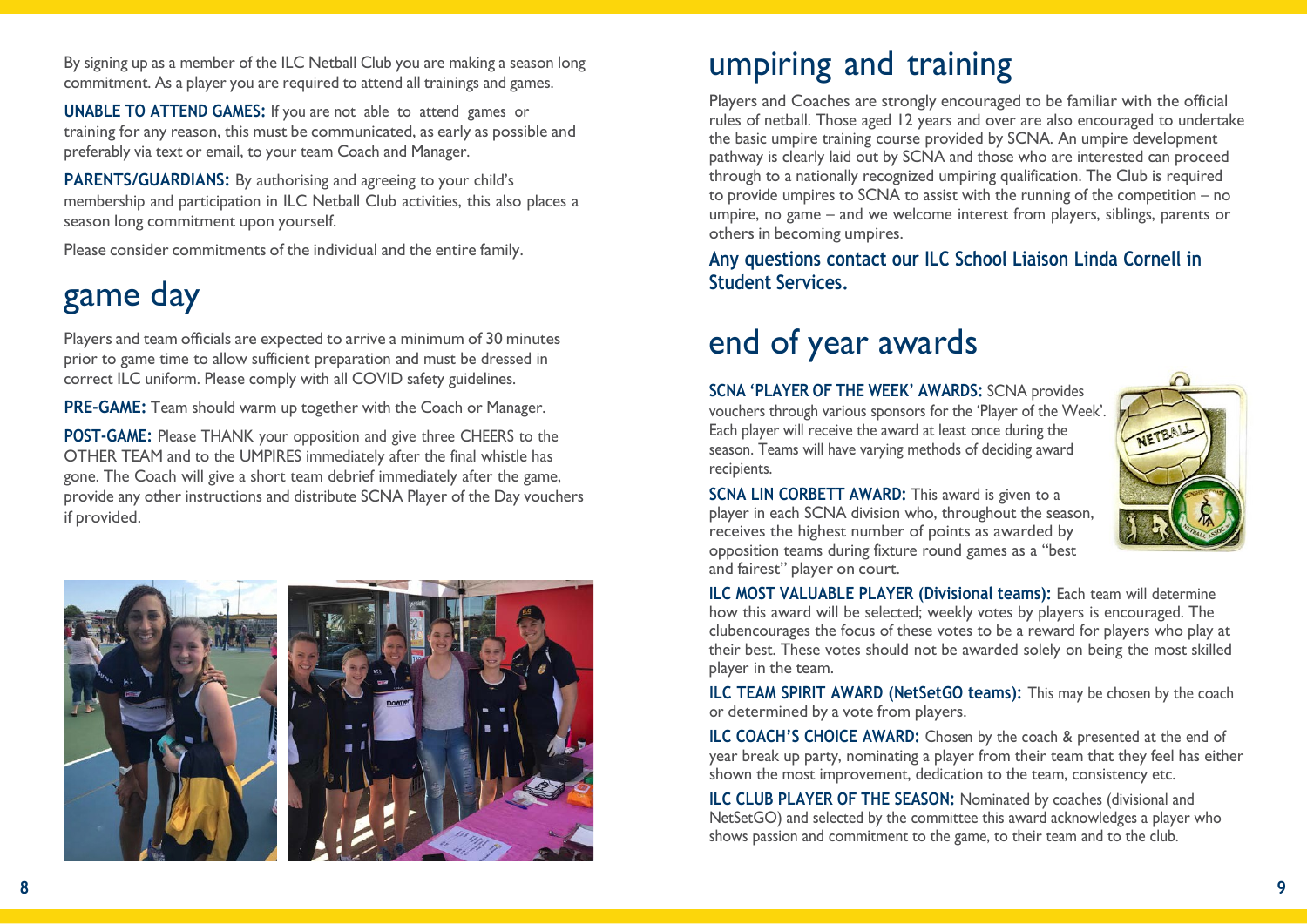## <span id="page-5-0"></span>queries or concerns

**TEAM SELECTION CONCERNS:** ILC Netball Club is committed to providing our members with the opportunity to play netball in friendly and competitive teams. Our policy and procedure document provides a transparent framework for the netball committee to follow when forming teams each year.

#### **Go to the ILC Netball Team Selection Policy, [Procedure](https://sport.immanuel.qld.edu.au/netball/wp-content/uploads/sites/3/2021/01/Team-Selection-Procedure-Policy-and-Disputes-November-2020.pdf) & Disputes**

Any players/parents with concerns regarding their team allocation must carefully consider the information contained within the *ILC Netball Club's Team Selection & Potential Disputes document*. If after due consideration a parent remains concerned about the team their child has been placed in this must be communicated via email to [ilcnetballpresident@gmail.com. T](mailto:ilcnetballpresident@gmail.com)he email must clearly highlight relevant concerns and must be received no later than 5pm on the Tuesday afterteams are announced.

**MANAGEMENT OR ACTIVITY ISSUES:** Issues regarding Club management or activities should be raised at Club meetings. Contact the Club President or Club Secretary for meeting dates and advise to include your discussion point in general business.

**ALL COMPLAINTS regarding incidents or issues at SCNA must be forwarded by and through the Club President.** All facts must be detailed in writing and provided to the Club President who will lodge with SCNA.

**TIME FRAME:** A time frame of 24 hours does apply so prompt communication is required.

Any issues of an intra-team or Club nature presented to SCNA will be immediately referred to the ILC Netball Club President to be dealt with under Club policy. SCNA has guidelines but no formal requirements for clubsregarding team formation or management.

**The only exception** is if the immediate safety and wellbeing of players and spectators at SCNA is being compromised. In this case the SCNA office should be immediately notified and an SCNA committee member will deal with it.

## wet weather

In the event of wet weather, your Coach or Manager will notify you via text message if your game is to be cancelled. Also the SCNA Facebook page is a great resource. Please do not phone SCNA as regular updates will be posted on their website/Facebook page.

## regular updates

**f** [facebook.com/ILCnetball](http://www.facebook.com/ilcnetball/) **f** [Sunshine-Coast-Netball](https://www.facebook.com/Sunshine-Coast-Netball-117740446691/)

# general information

It is the responsibility of each parent/player to keep themselves informed of game dates and times on a weekly basis. Occasionally changes are made to game schedules, and generally your team manager will advise you via Facebook group message, email or text, but it is also advised to check the SCNA [website](http://www.sunshinecoast.qld.netball.com.au/) each Friday prior to the game (click on 'Fixtures' tab / 'Fixtures & Results' / choose 'Grade'/ 'Download this fixture').

**We are a volunteer based club.** For the Club to function successfully, input from parents, friends and families is required. Your involvement and support is welcomed and may include your time, knowledge, sponsorship or other support to a team or the club. Your suggestions for development and improvement of our Club are encouraged and can be communicated to the Management Committee or at Club meetings held up to four times each year.

**Please note that most of the communication will be via email** so please ensure your email address is clearly noted on the registration form. Other parent/carer and player email addresses can also be included.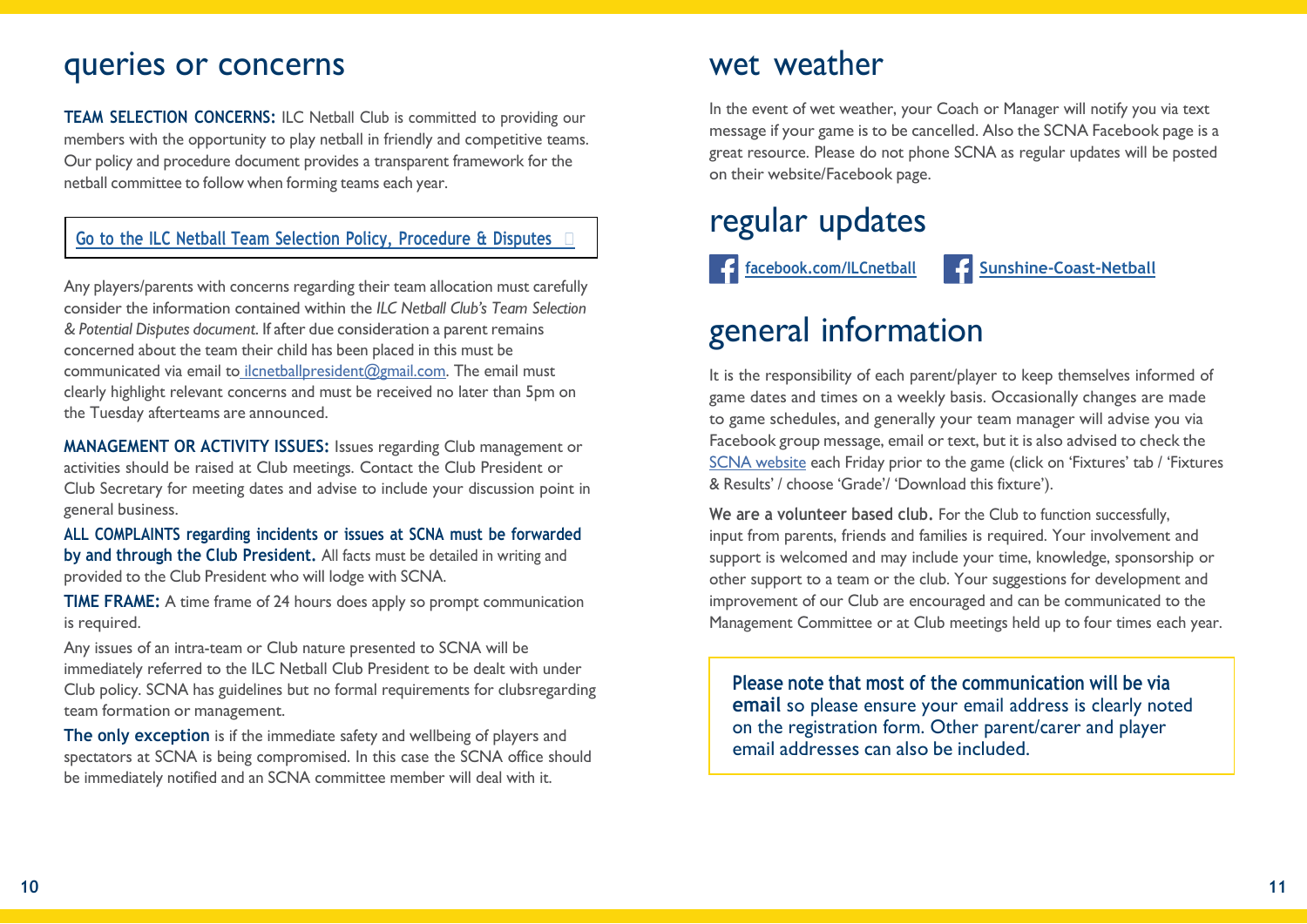# <span id="page-6-0"></span>good nutrition

**Inspiring healthier sports people.** ILC Netball Club believes sport and health go together! We recognise the importance of looking after the physical, mental and social wellbeing of our members. That means education and support for responsible fluid consumption, nutrition and mental health.

Did you know water losses in our body of just 2% can impair performance, recovery, concentration and decision -making? **Make water your drink of choice** to get the best out of your body on game -day!

## other competitions

**Monday night netball (Secondary School competition) and Primary School Cup**

These competitions are run by the school itself and are separate to the SCNA Saturday competition. Go to the ILC website for more information.

• As we get closer to the Primary School Cup 2022 date, the school will release more specific information to those eligible students in Year 5+6.

## other resources

#### **NetballConnect App**

**To download the app** visit the App [Store](https://apps.apple.com/au/app/netballconnect/id1456225408) or [Google](https://play.google.com/store/apps/details?id=com.wsa.netball&hl=en_AU&gl=US) Play and download the free app. You can update your account details, follow your club, view fixtures and access much more useful season information.





## **EATING FOR JUNIOR SPORT**

#### **BEFORE**

#### **FOCUS ON FOODS THAT FUEL THE BODY**

Carbohydrates supply the best fuel for muscles and the brain. Healthy options include wholegrain varieties of breads/ cereals, low fat dairy and fruit. See below for some examples of healthy carbohydrate containing options.

#### **PRE SPORT MEALS**

(3-4 hours before sport)

- · Breakfast cereal, reduced fat milk/yoghurt and fruit
- · Pancakes, dash of honey and fruit
- . Reduced fat custard
- · Baked beans/tinned spaghetti on toast
- Rolls/sandwiches/wraps
- Pasta with low fat tomato sauce
- Baked potato with filling
- Rice/noodle based dishes

**Portion sizes** will depend on individual dietary needs, age and activity levels.

#### **PRE SPORT SNACKS**

- (1-2 hours before sport)
- · Crackers with reduced fat cheese and tomato
- Fruit smoothie (reduced fat)
- Fruit
- Yoghurt or reduced fat custard
- Creamed rice (reduced fat milk)
- · Pikelets with scrape of jam/honey
- Plain, non-iced fruit bun/ fruit bread
- Low fat fruit or savoury muffins



#### **DRINK WATER**

Drinking water helps you to stay hydrated. Staying hydrated maintains concentration and co-ordination during sport.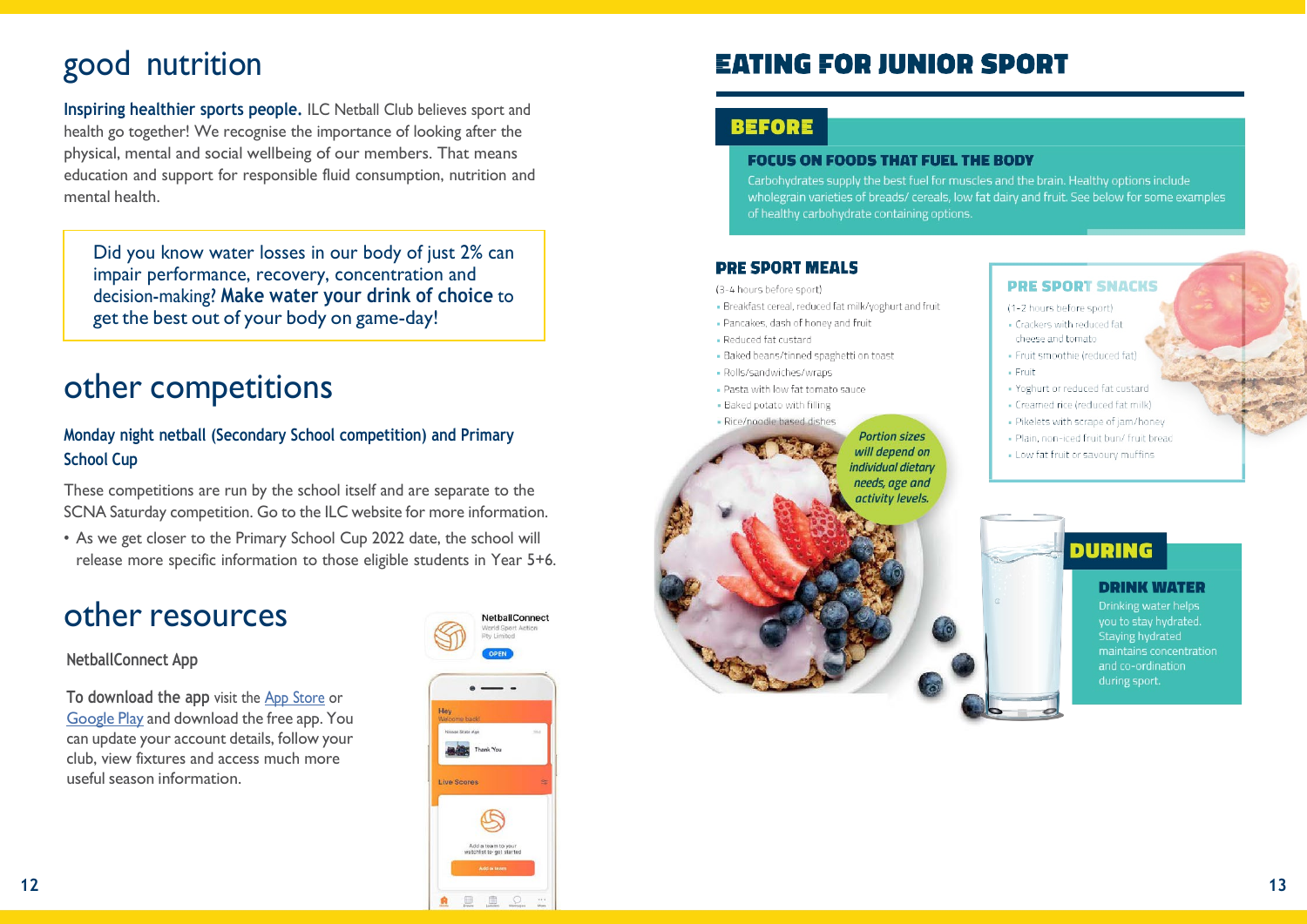## <span id="page-7-0"></span>behavioural standards

Parents and spectators are reminded that children play sport for their enjoyment … not yours. It is expected that all players, spectators and their associates conduct themselves appropriately while attending all netball training and games. The Club Codes of Behavior are in line with those of Netball Australia and can be found on the ILC website. The Club, College and SCNA have the power to impose disciplinary actions and penalties on players, parents, coaches, teams, volunteers, spectators and clubs should breaches of these codes occur.

**SIDELINE POLICY** For a number of safety reasons, SCNA have a sideline policy to protect all members and visitors.



#### **SPECTATORS**

- · MUST NOT BE ON SAME SIDELINE AS COACHES BOX OR SCORERS
- . MUST NOT BE ON GREEN COURT SURFACES.
- . MUST BE ON GRASS OR GREY OR BLUE CONCRETE AREA ONLY.
- . NO BIKES OR SCOOTERS ON COURTS OR SURROUNDS.
- . CHAIRS ONLY ALLOWED ON GREY CONCRETE AREA

# *TOP TIPS FOR SPORTING PARENTS*

- *1. When your child plays with confidence, they will play and perform at their absolute best.*
- *2. Your child will learn vital skills from playing defensive and attacking positions throughout the years.*
- *3. Offering to create a fruit and scoring roster or turn a few sausages at the fundraising BBQ is one of thebest ways to help out.*
- *4. Your sideline behaviour has an impact on your child (and the entire team).*
- *5. The car ride home is a tender time. Tread carefully.*
- *6. Take your child to see how the Pros do it.*
- *7. Fuel your child with good food for maximum performance.*
- *8. Umpires are human and are simply doing their job.*
- *9. You are not the coach, there is only one Coach, aways.*

*10. Allow your children to determine their own goals.*